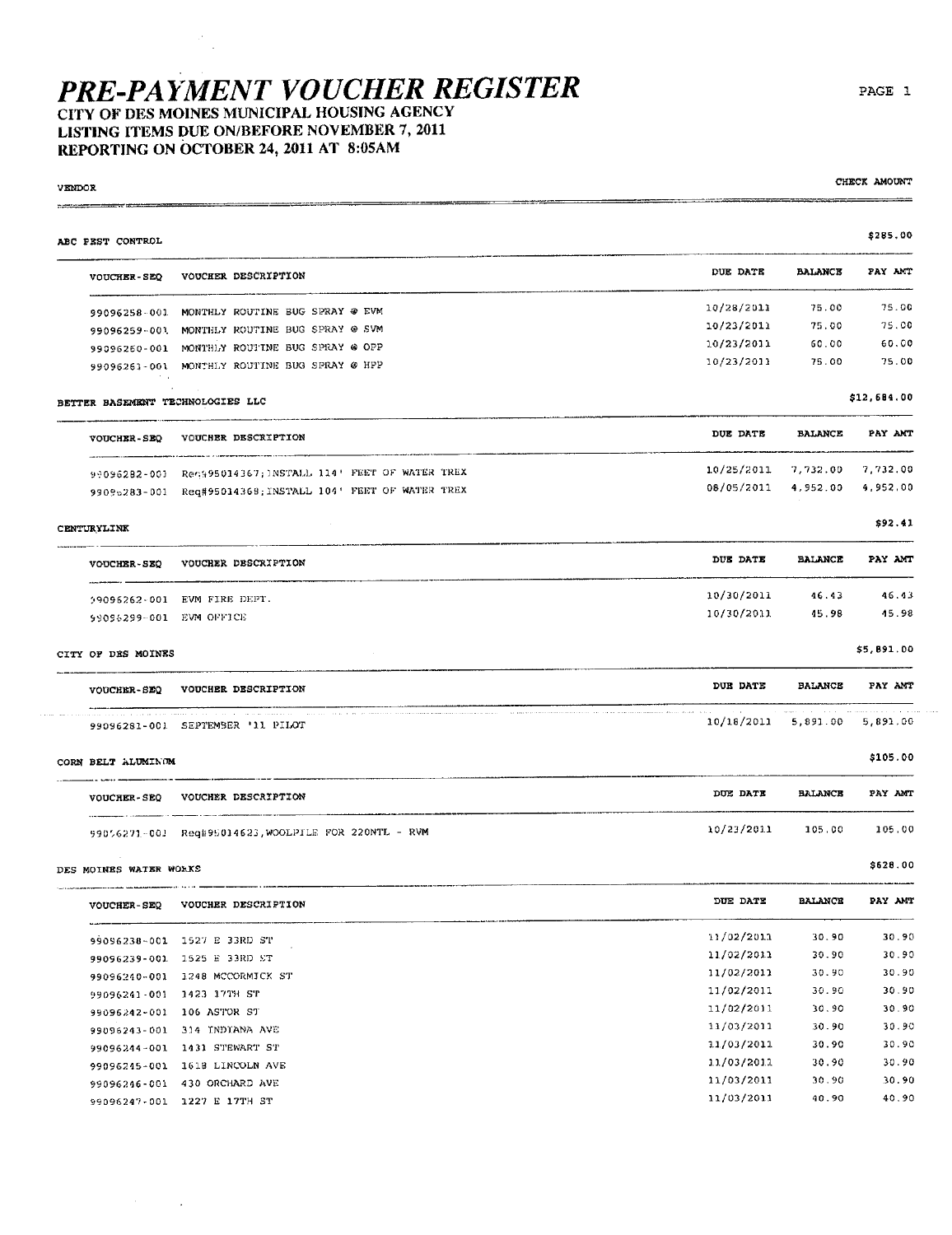### **PRE-PAYMENT VOUCHER REGISTER** CITY OF DES MOINES MUNICIPAL HOUSING AGENCY

#### LISTING ITEMS DUE ON/BEFORE NOVEMBER 7, 2011 REPORTING ON OCTOBER 24, 2011 AT 8:05AM

#### **VENDOR**

CHECK AMOUNT

an cana  $\sim$   $\sim$ 

| DES MOINES WATER WORKS         |                                                                   |            |                                  | \$628.00     |
|--------------------------------|-------------------------------------------------------------------|------------|----------------------------------|--------------|
| <b>VOUCHER-SEQ</b>             | VOUCHER DESCRIPTION                                               | DUE DATE   | <b>BALANCE</b>                   | PAY AMT      |
|                                | 99096248-001 2021 WASHINGTON AVE                                  | 11/03/2011 | 30.90                            | 30.90        |
|                                | 99096249-001 1827 ALLISON AVE                                     | 11/03/2011 | 30.90                            | 30.90        |
|                                | 99096250-001 2033 10TH ST                                         | 11/03/2011 | 30.90                            | 30.90        |
|                                | 99096251-001 1545 DE WOLF ST                                      | 11/03/2011 | 30.90                            | 30.90        |
|                                | 99096252-001 4228 LEYDEN AVE                                      | 11/03/2011 | 30.90                            | 30.90        |
|                                | 99096253-001 1915 24TH ST                                         | 11/04/2011 | 30.90                            | 30.90        |
|                                | 99096254-001 1219 15TH PL                                         | 11/04/2011 | 30.90                            | 30.90        |
|                                | 99096255-001 2403 PAYNE RD                                        | 11/05/2011 | 30.90                            | 30.90        |
|                                | 99096256-001 1325 COLLEGE AVE                                     | 11/06/2011 | 30.90                            | 30.90        |
|                                | 99096257-001 1333 MONDAMIN AVE                                    | 11/06/2011 | 30.90                            | 30.90        |
| EXCEL MECHANICAL COMPANY INC   |                                                                   |            |                                  | \$5,882.00   |
| VOUCHER-SEQ                    | VOUCHER DESCRIPTION                                               | DUE DATE   | BALANCE                          | PAY AMT      |
|                                | 99096267-001 Req#95014512;REPLACE HVAC EQUIP @ 1428 E 15TH        | 10/12/2011 | 5,882.00                         | 5,882.00     |
| GILCREST/JEWETT LUMBER COMPANY |                                                                   |            |                                  | \$2,605.00   |
| <b>VOUCHER-SEQ</b>             | VOUCHER DESCRIPTION                                               | DUE DATE   | <b>BALANCE</b>                   | PAY AMT      |
|                                | 99096263-001 Req#95014600; VINYL REPLACEMENT IN KITCHEN/BATHROOM  | 10/06/2011 | 625.00                           | 625.00       |
|                                | 99096295-001 Req#95014593; CARPET & VINYL REPLACEMENT @ EVM #50   |            | 10/06/2011 1,980.00              | 1,980.00     |
| THE HANSEN COMPANY, INC.       |                                                                   |            |                                  | \$150,410.00 |
|                                | VOUCHER-SEQ VOUCHER DESCRIPTION                                   | DUE DATE   | <b>BALANCE</b>                   | PAY ANT      |
|                                | 99096303-001 WINDOWS REPLACEMENT FOR OP/HP                        |            | 09/30/2011 150,410.00 150,410.00 |              |
|                                | HD SUPPLY FACILITIES MAINTENANCE                                  |            |                                  | \$725.88     |
| <b>VOUCHER-SEQ</b>             | VOUCHER DESCRIPTION                                               | DUE DATE   | <b>BALANCE</b>                   | PAY AMT      |
|                                | 99096284-001 Req#95014597, DELTA SNGL HNDL KITCHEN, DBL BATH FAUC | 11/05/2011 | 725.88                           | 725.88       |
| JOHN'S TREE SERVICE            |                                                                   |            |                                  | \$350.00     |
| VOUCHER-SEQ                    | VOUCHER DESCRIPTION                                               | DUE DATE   | BALANCE                          | PAY ANT      |
|                                | 99096270-001 Req#95014599;REMOVE TREE LIMBS OFF ROOF @ 1158 MLK   | 11/03/2011 | 350.00                           | 350.00       |
| KONE INC                       |                                                                   |            |                                  | \$883.92     |
| <b>VOUCHER-SEQ</b>             | VOUCHER DESCRIPTION                                               | DUE DATE   | <b>BALANCE</b>                   | PAY AMT      |
|                                | 99096294-001 MONTHLY ELEVATOR MAINTENANCE FOR RVM, SVM, HP OCT'11 | 10/01/2011 | 883.92                           | 883.92       |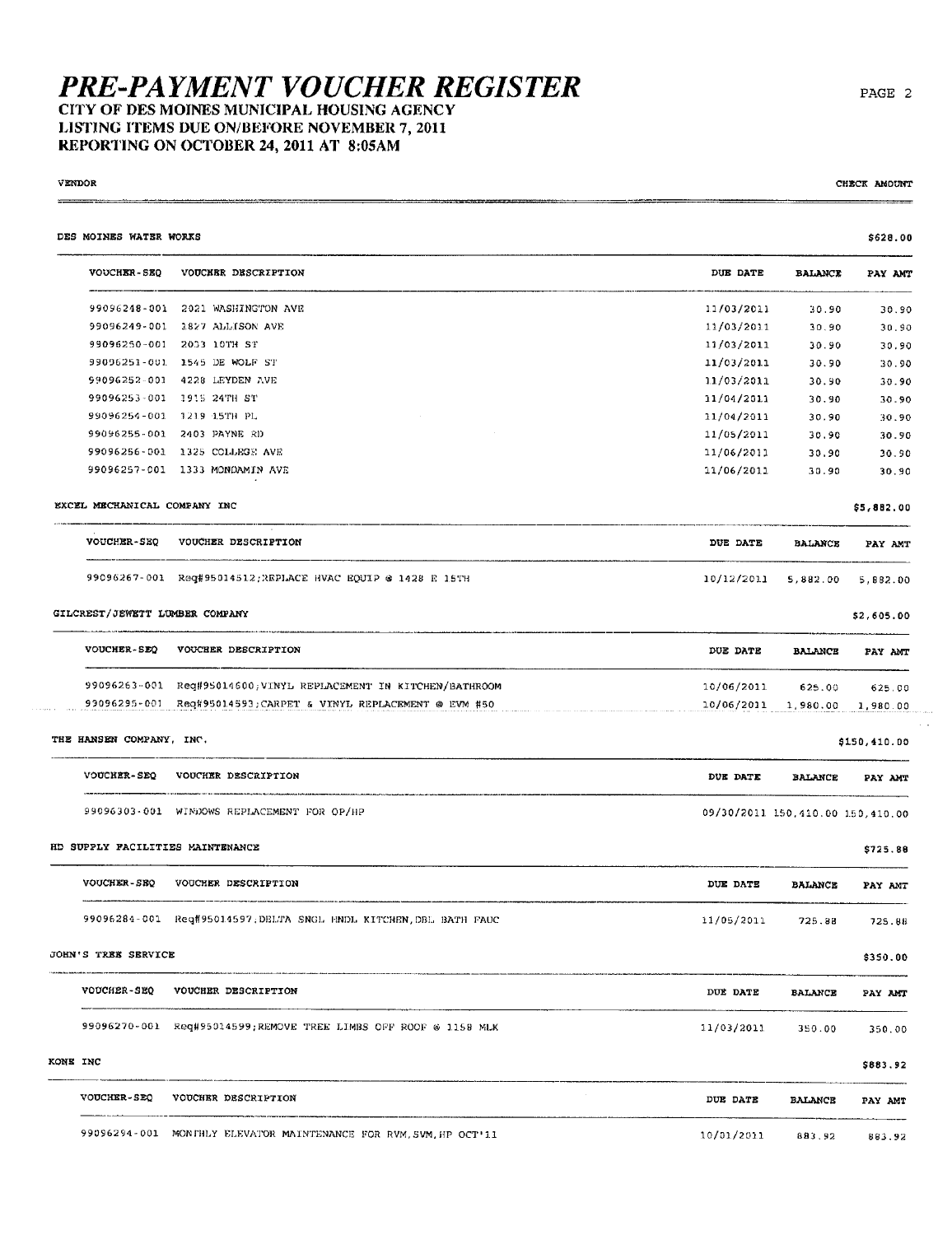# **PRE-PAYMENT VOUCHER REGISTER**<br>CITY OF DES MOINES MUNICIPAL HOUSING AGENCY

LISTING ITEMS DUE ON/BEFORE NOVEMBER 7, 2011 REPORTING ON OCTOBER 24, 2011 AT 8:05AM

**VENDOR** 

| MCGLADREY & PULLEN LLP      |                                                                   |                                    |                | \$14,500.00 |
|-----------------------------|-------------------------------------------------------------------|------------------------------------|----------------|-------------|
|                             | VOUCHER-SEQ VOUCHER DESCRIPTION                                   | DUE DATE                           | <b>BALANCE</b> | PAY AMT     |
|                             | 99096280-001 2011 PROGRESS AUDIT BILL                             | 09/28/2011 14,500.00 14,500.00     |                |             |
| MENARDS INC                 |                                                                   |                                    |                | \$903.82    |
| VOUCHER-SEQ                 | VOUCHER DESCRIPTION                                               | DUE DATE                           | <b>BALANCE</b> | PAY AMT     |
|                             | 99096289-001 Req#95014625:DUST MASK 5 PK, 8 MIL DROP CLOTH 3PK    | 11/03/2011                         | 9.97           | 9.97        |
|                             | 99096290-001 Reg#95014596;320Z WORKS TOILET BWL, SCOUR PAD, STOVE | 11/04/2011                         | 30.21          | 30.21       |
|                             | 99096291-001 Req#95014601;RPR KIT FOR DELTA, EING BEVELD WOOD, ET | 11/05/2011                         | 183.59         | 183.59      |
|                             | 99096292-001 Req#95014594; PVC VERTICAL BLND, 13W DYLGHT 4PK CFL  | 11/05/2011                         | 580.05         | 680.05      |
| METRO WASTE AUTHORITY       |                                                                   |                                    |                | \$17.00     |
| <b>VOUCHER-SEQ</b>          | VOUCHER DESCRIPTION                                               | DUE DATE                           | <b>BALANCE</b> | PAY AMT     |
|                             | 99096268-001 LANDFILL USE 10/05/11                                | 10/05/2011                         | 17.00          | 17,00       |
| MIDAMERICAN ENERGY          |                                                                   |                                    |                | \$1,399.51  |
|                             | VOUCHER-SEQ VOUCHER DESCRIPTION                                   | DUE DATE                           | <b>BALANCE</b> | PAY ANT     |
|                             | 99096297-001 3400 STH ST - OPP                                    | $11/01/2011$ $1,389.51$ $1,389.51$ |                |             |
|                             | 99095298-001 100 E EUCLID AVE - PF GENERATOR                      | 10/31/2011                         | 10.00          | 10.00       |
| MIDWEST OFFICE TECHNOLOGY   |                                                                   |                                    |                | \$1,193.31  |
|                             | VOUCHER-SEQ VOUCHER DESCRIPTION                                   | <b>DUE DATE</b>                    | <b>BALANCE</b> | PAY AMT     |
|                             | 99096296-001 MONTHLY MAINTENANCE & ADDT'L COPY CHGS 10/14-11/14   | $10/24/2011$ 1.193.31              |                | 1,193.31    |
| NAN MCKAY & ASSOCIATES      |                                                                   |                                    |                | \$704.42    |
| <b>VOUCHER-SEQ</b>          | VOUCHER DESCRIPTION                                               | DUE DATE                           | <b>BALANCE</b> | PAY AMT     |
|                             | 99096264-001 GO 8 MONTHLY MAINTENANCE & SERVICES FEES             | 09/30/2011                         | 704.42         | 704.42      |
|                             | NATIONAL ELEVATOR INSPECTION SERVICE                              |                                    |                | \$110.00    |
|                             | VOUCHER-SEQ VOUCHER DESCRIPTION                                   | DUE DATE                           | <b>BALANCE</b> | PAY AMT     |
|                             | 99096266-001 ROUTINE INSPECTION @ SVM                             | 10/13/2011                         | 110.00         | 110.00      |
| $\sim$<br>NITE OWL PRINTING | <b>Contract</b>                                                   |                                    |                | \$1,033.50  |
|                             | VOUCHER-SEQ VOUCHER DESCRIPTION                                   | DUE DATE                           | <b>BALANCE</b> | PAY AMT     |
|                             | 99096276-001 S8 REVERIFICATION OF UTILITIES, SHRINK WRAP          | 11/06/2011                         | 61.00          | 61.00       |
|                             |                                                                   |                                    |                |             |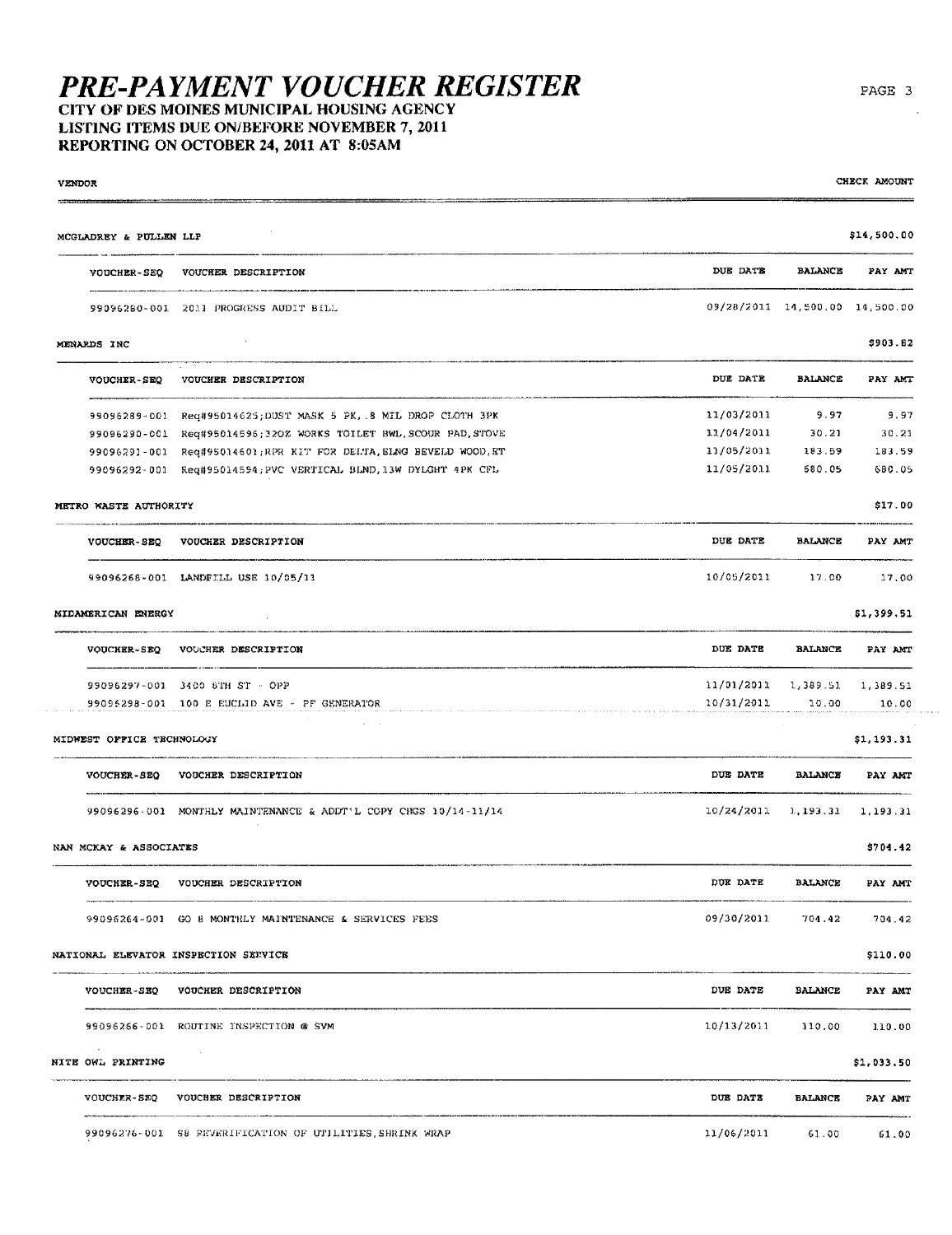CITY OF DES MOINES MUNICIPAL HOUSING AGENCY LISTING ITEMS DUE ON/BEFORE NOVEMBER 7, 2011 REPORTING ON OCTOBER 24, 2011 AT 8:05AM

| VENDOR   |                         |                                                                                                                                                           |                                |                | CHECK AMOUNT |
|----------|-------------------------|-----------------------------------------------------------------------------------------------------------------------------------------------------------|--------------------------------|----------------|--------------|
|          | NITE OWL PRINTING       |                                                                                                                                                           |                                |                | \$1,033.50   |
|          | <b>VOUCHER-SEQ</b>      | VOUCHER DESCRIPTION                                                                                                                                       | DUE DATE                       | <b>BALANCE</b> | PAY AMT      |
|          |                         | 99096277-001 PH 2011 PH APPLICATION PACKET                                                                                                                | 11/06/2011                     | 440.00         | 440.00       |
|          |                         | 99096278-001 S8 REQUEST FOR TENANCY APPROVAL (RFTA) PACKET                                                                                                | 11/06/2011                     | 412.50         | 412.50       |
|          |                         | 99096279-001 S8 FAMILY BREAK UP POLICY                                                                                                                    | 11/06/2011                     | 120.00         | 120.00       |
|          | OFFICE DEPOT            |                                                                                                                                                           |                                |                | \$634.13     |
|          | VOUCHER-SEQ             | VOUCHER DESCRIPTION                                                                                                                                       | DUE DATE                       | <b>BALANCE</b> | PAY ANT      |
|          |                         | 99096285-001 Req#95014577;RECEIPT BOOK                                                                                                                    | 11/03/2011                     | 8.99           | 8.99         |
|          |                         | 99096286-001 Req#95014577;NYLON NECK CORD FOR PJ                                                                                                          | 11/03/2011                     | 35.28          | 35.28        |
|          |                         | 99096287-001 Req#95014577; YELLOW FILE FOLDER - LGL                                                                                                       | 11/03/2011                     | 21.99          | 21.99        |
|          |                         | 99096288-001 Req#95014577;OFFICE SUPPLIES; INK, STAPLER, NOTE PAD                                                                                         | 11/03/2011                     | 567.87         | 567.87       |
|          | OFFICE MAX CONTRACT INC |                                                                                                                                                           |                                |                | \$71.78      |
|          | <b>VOUCHER-SEQ</b>      | VOUCHER DESCRIPTION                                                                                                                                       | DUE DATE                       | <b>BALANCE</b> | PAY AMT      |
|          |                         | 99096269-001 Req#95014616;WHITE FILE FOLDERS-LEGAL                                                                                                        | 10/12/2011                     | 71,78          | 71.78        |
|          | PURCHASE POWER          |                                                                                                                                                           |                                |                | \$10,000.00  |
|          | <b>VOUCHER-SEQ</b>      | VOUJHER DESCRIPTION                                                                                                                                       | DUE DATE                       | <b>BALANCE</b> | PAY AMT      |
|          |                         | The common transformation of the common common common construction proposed as a management of the common common<br>99096302-001 POSTAGE FOR MAIL MACHINE | 10/19/2011 10,000,00 10,000.00 |                |              |
| SHRED-IT |                         |                                                                                                                                                           |                                |                | \$99.73      |
|          | VOUCHER-SEQ             | VOUCHER DESCRIPTION                                                                                                                                       | DUE DATE                       | BALANCE        | PAY AMT      |
|          |                         | 99096300-001 SHRED DOCUMENTS                                                                                                                              | 09/16/2011                     | 99.73          | 99.73        |
|          | SMITH'S SEWER SERVICE   |                                                                                                                                                           |                                |                | \$560.00     |
|          | <b>VOUCHER-SEQ</b>      | VOUCHER DESCRIPTION                                                                                                                                       | DUE DATE                       | <b>BALANCE</b> | PAY AMT      |
|          |                         | 99096265-001 SERVICE LABOR TO CLEAN SINK LINE @ OPP #121                                                                                                  | 10/18/2011                     | 70.00          | 70.00        |
|          |                         | 99096273-001 SERVICE LABOR TO CLEAN SEWER LINE @ 2403 PAYNE RD                                                                                            | 10/10/2011                     | 85.00          | 85.00        |
|          |                         | 99096275-001 SERVICE LABOR TO CLEAN SEWER LINE @ 345 SE CRESTON                                                                                           | 10/15/2011                     | 405.00         | 405.00       |
|          | US POSTMASTER           |                                                                                                                                                           |                                |                | \$1,000.00   |
|          | VOUCHER-SEQ             | VOUCHER DESCRIPTION                                                                                                                                       | DUE DATE                       | <b>BALANCE</b> | PAY AMT      |
|          |                         | 99096301-001 POSTAGE FOR BUSINESS REPLY                                                                                                                   | 10/19/2011                     | 1,000.00       | 1,000.00     |

PAGE 4

 $\hat{\vec{r}}$  ,  $\hat{\vec{r}}$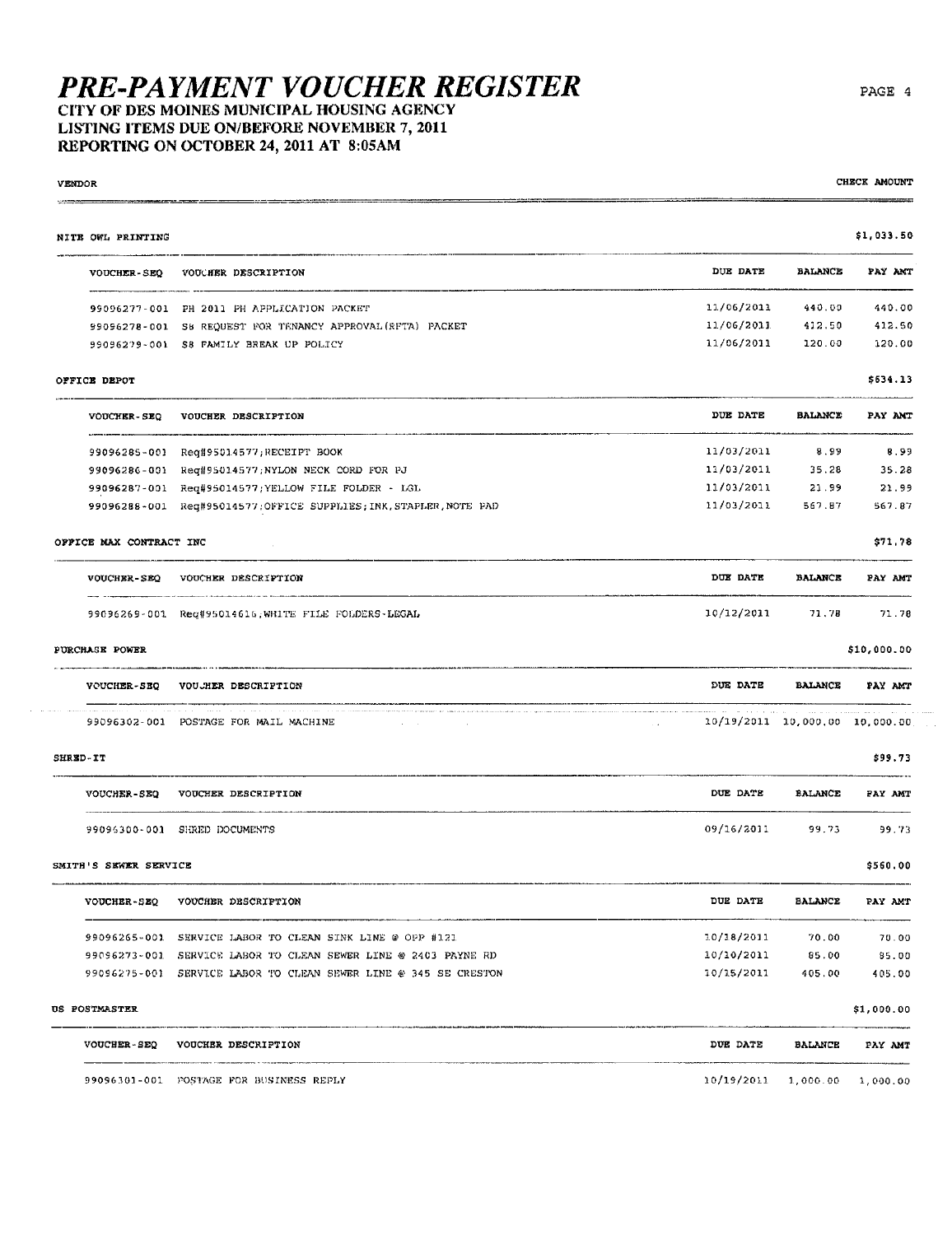LISTING ITEMS DUE ON/BEFORE NOVEMBER 7, 2011 REPORTING ON OCTOBER 24, 2011 AT 8:05AM

| VENDOR<br>_____________<br><b><i><u>Property and Contract Contract Contract Contract Contract Contract Contract Contract Contract Contract Contract Contract Contract Contract Contract Contract Contract Contract Contract Contract Contract Contract Contract</u></i></b> |             |                                                             |                              | CHECK AMOUNT                                         |
|-----------------------------------------------------------------------------------------------------------------------------------------------------------------------------------------------------------------------------------------------------------------------------|-------------|-------------------------------------------------------------|------------------------------|------------------------------------------------------|
|                                                                                                                                                                                                                                                                             |             | WESLEYLIFE HOME HEALTH/WESLEY AT HOME LLC                   |                              | \$7,083.33                                           |
|                                                                                                                                                                                                                                                                             | VOUCHER-SEQ | VOUCHER DESCRIPTION                                         | DUE DATE<br><b>BALANCE</b>   | PAY AMT                                              |
|                                                                                                                                                                                                                                                                             |             | 99096293-001 MONTHLY COORDINATOR SERVICES FEE FOR OCT. 2011 | $10/10/2011$ 7,083.33        | 7,083.33                                             |
|                                                                                                                                                                                                                                                                             |             | *** REPORT TOTALS ***                                       | NUMBER OF ITEMS READY TO PAY | 64                                                   |
|                                                                                                                                                                                                                                                                             |             |                                                             | NUMBER OF CHECKS NEEDED      | 27                                                   |
|                                                                                                                                                                                                                                                                             |             |                                                             | TOTAL OF ITEM BALANCES       | \$219,852.74                                         |
|                                                                                                                                                                                                                                                                             |             |                                                             | TOTAL AMOUNT TO PAY          | $$219,852.74$ <sub>U</sub><br>$\mathcal{P}^{\alpha}$ |

#### AUTOMATIC INTERFUND TRANSACTIONS

 $\sim 10$ 

| DUE - TO<br>(CREDIT)<br>ACCOUNT     | DUE-FROM (DEBIT)<br><b>ACCOUNT</b> | <b>AMOUNT</b> |
|-------------------------------------|------------------------------------|---------------|
| 12-000-000-00-214500-00             | 90-012-000-00-129500-00            | 4.011.06<     |
| 13-000-000-00-214500-00             | 90-013-000-00-129500-00            | 4,412,09.     |
| 14-000-000-00-214500-00             | 90-014-000-00-129500-00            | $7.712.37$ .  |
| 16-000-000-00-214500-00             | 90-016-000-00-129500-00            | 21,048.86     |
| 11-000-000-00-214500-00             | 90-011-000-00-129500-00            | 10,345,81     |
| 15-000-000-01-214500-00             | 90-015-000-00-129500-00            | 3.367.57      |
| 10-000-000-00-214500-00             | 90-010-000-00-129500-00            | 152,390.00    |
| $02 - 000 - 000 - 00 - 214500 - 00$ | 90-017-000-00-129500-00            | 13,272,24     |
| $04 - 000 - 000 - 00 - 214500 - 00$ | 90-018-000-00-129500-00            | 10.00         |

المتستوطن والمتعاد والمتحدث والمتواطنا والمتحدث والمتحدث والمتحدث والمتحدث والمتحدث والمتحدث المتحدث والمتحدث

PAGE 5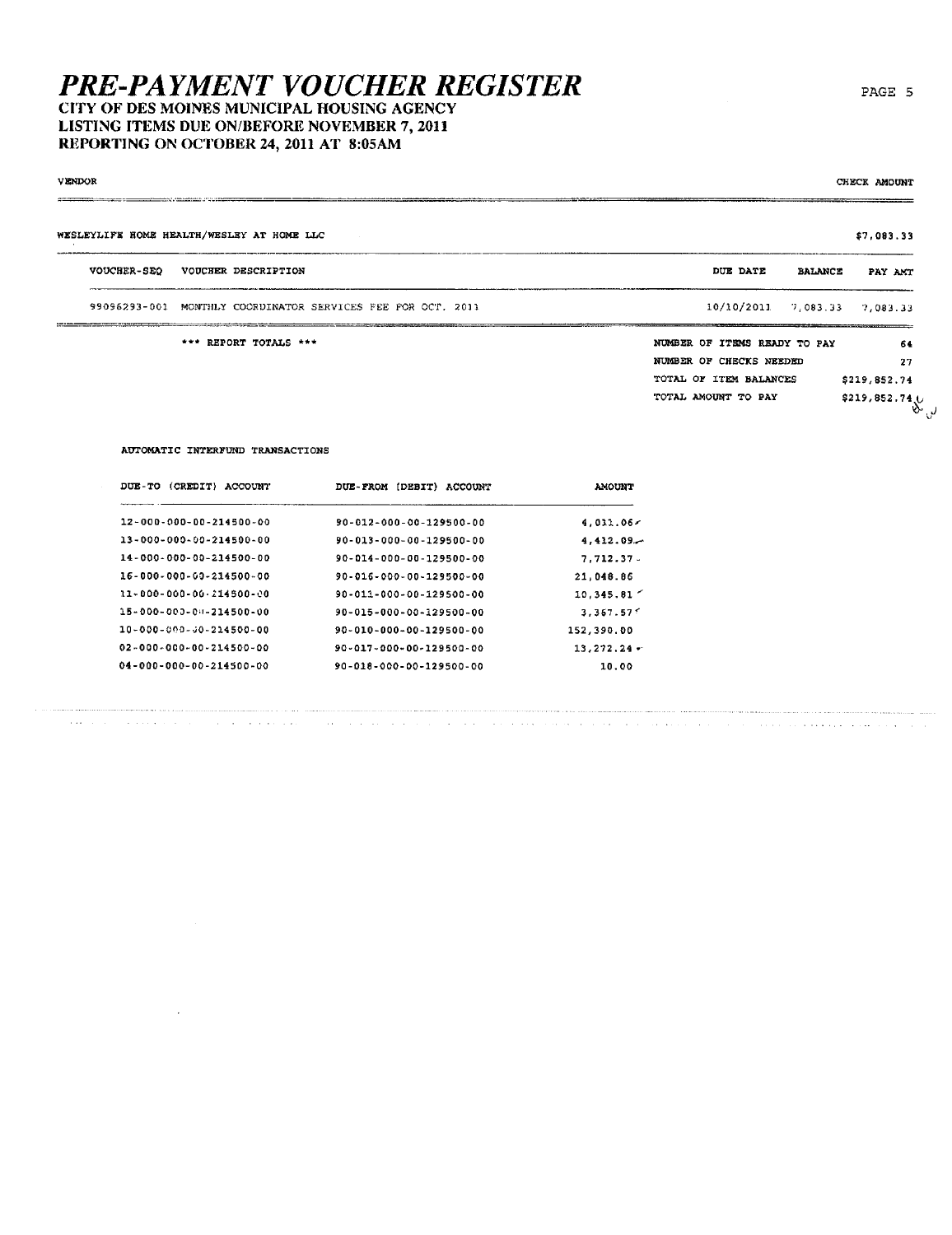CITY OF DES MOINES MUNICIPAL HOUSING AGENCY LISTING ITEMS DUE ON/BEFORE NOVEMBER 14, 2011 REPORTING ON OCTOBER 31, 2011 AT 8:23AM

| <b>VENDOR</b> |                                 |                                                                 |                 |                | CHECK AMOUNT |
|---------------|---------------------------------|-----------------------------------------------------------------|-----------------|----------------|--------------|
|               | AMES ENVIRONMENTAL INC          |                                                                 |                 |                | \$786.00     |
|               | <b>VOUCHER-SEO</b>              | VOUCHER DESCRIPTION                                             | DUE DATE        | <b>BALANCE</b> | PAY AMT      |
|               |                                 | 99096374-001 PROJECT DESIGN AT 1525/1527 E 33RD ST              | 10/19/2011      | 150.00         | 150.00       |
|               |                                 | 99096375-001 HOLK SAMPLING ANALYSIS @ 1525-27 E 33RD ST         | 10/18/2011      | 636.00         | 636.00       |
|               |                                 | BETTER BASEMENT TECHNOLOGIES LLC                                |                 |                | \$4,952.00   |
|               | VOUCHER-SEQ                     | <b>VOUCHER DESCRIPTION</b>                                      | DUE DATE        | BALANCE        | PAY AMT      |
|               |                                 | 99096383-001 Req#95014369;INSTALL 104' OF WATER TREK-100'+GRABB | 10/07/2011      | 4,952.00       | 4,952.00     |
|               | BYRON BOWLBY                    |                                                                 |                 |                | \$10.00      |
|               | VOUCHER-SEQ                     | VOUCHER DESCRIPTION                                             | <b>DUE DATE</b> | <b>BALANCE</b> | PAY AMT      |
|               |                                 | 99096380-001 BOWLBY, BYRON R *Reimbursement*                    | 10/27/2011      | 10.00          | 10.00        |
|               | <b>CENTURYLINK</b>              |                                                                 |                 |                | \$128.94     |
|               | <b>VOUCHER-SEQ</b>              | VOCCHER DESCRIPTION                                             | DUE DATE        | <b>BALANCE</b> | PAY AMT      |
|               |                                 | 99096330-OC1 EVM FIRE ALARM                                     | 11/05/2011      | 85.96          | 85.96        |
|               | 99096531-001 RVM JMTERCOM       |                                                                 | 11/05/2011      | 42.98          | 42.98        |
|               | CITY OF DES MOINES - CITY CLERK |                                                                 |                 |                | \$15.00      |
|               | <b>VOUCHER-SEQ</b>              | VOUCHER DESCRIPTION                                             | DUE DATE        | <b>BALANCE</b> | PAY AMT      |
|               |                                 | 99096376-001 PARKING VIOLATION                                  | 10/17/2011      | 15.00          | 15.00        |
|               |                                 | CITY OF DRS MOINRS*FIRE PREVENTION BUREAU                       |                 |                | \$250.00     |
|               | <b>VOUCHER-SEQ</b>              | VOUCHER DESCRIPTION                                             | DUE DATE        | <b>BALANCE</b> | PAY AMT      |
|               |                                 | 99096381-001 FALSE ALARM @ OPP 08/30/11                         | 10/20/2011      | 100.00         | 100.00       |
|               |                                 | 99096382-001 FALSE ALARM @ RVM 09/23/11.                        | 10/24/2011      | 150.00         | 150.00       |
|               | DES MOINES WATER WORKS          |                                                                 |                 |                | \$1,999.24   |
|               |                                 | VOUCHER-SEQ VOUCHER DESCRIPTION                                 | DUE DATE        | <b>BALANCE</b> | PAY AMT      |
|               | 99096304-001 1513 DIXON ST      |                                                                 | 11/09/2011      | 30.90          | 30.90        |
|               |                                 | 96096305-001 1811 JEFFERSON AVE                                 | 11/09/2011      | 30.90          | 30.90        |
|               | 99096306-001 3719 E 9TH ST      |                                                                 | 11/10/2011      | 30.90          | 30.90        |

99096306-001 3719 E 9TH ST 99096307-001 3711 E 9TH ST 99096308-001 1533E JEFFERSON AVE 99096309-001 3717 E 9TH ST

 $\mathcal{L}$ 

PAGE 1

CHECK AMOUNT

 $11/10/2011$  30.90 30.90  $11/10/2011$   $30.90$   $30.90$ <br> $11/10/2011$   $30.90$   $30.90$ 

 $\sim 10^6$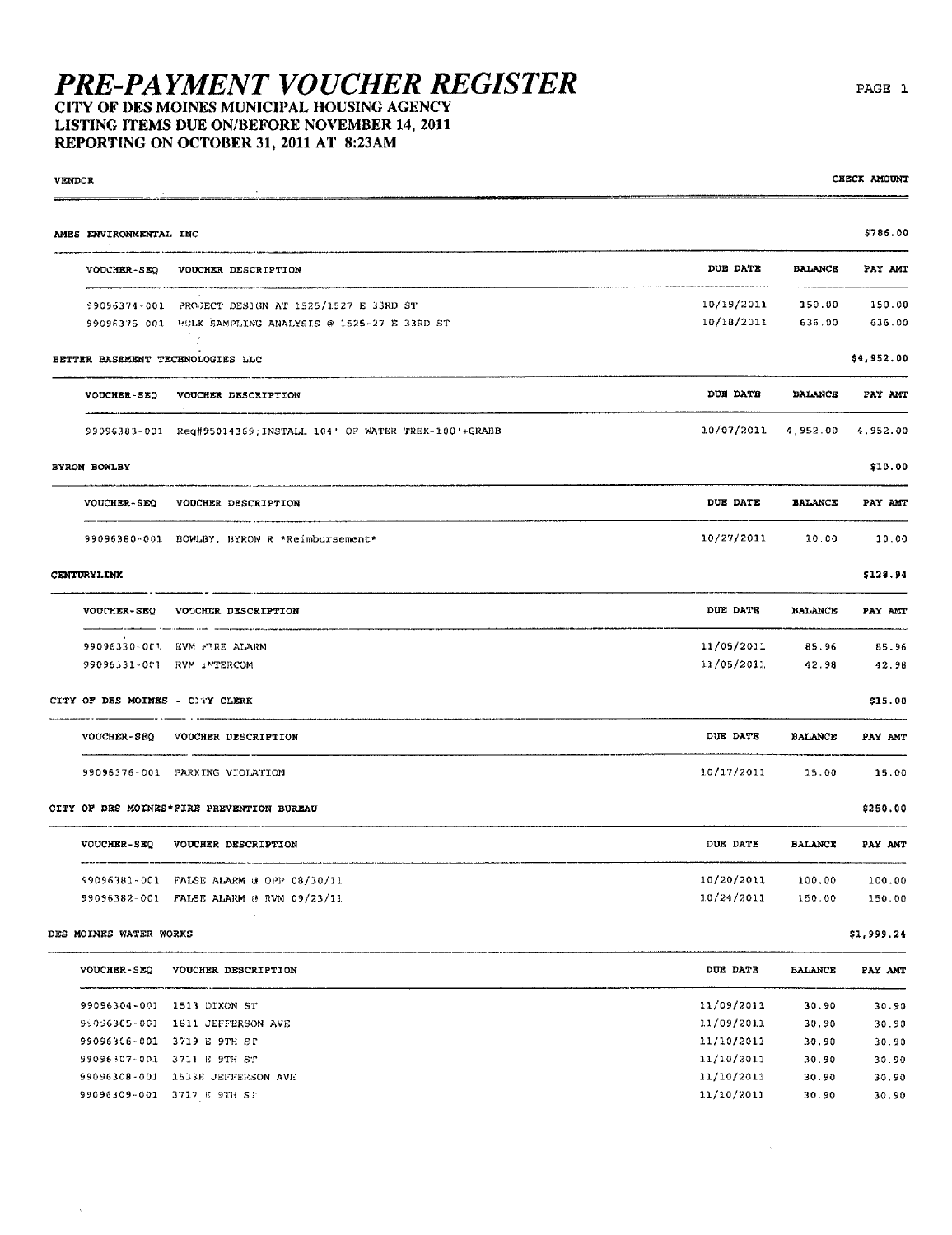#### **PRE-PAYMENT VOUCHER REGISTER** CITY OF DES MOINES MUNICIPAL HOUSING AGENCY LISTING ITEMS DUE ON/BEFORE NOVEMBER 14, 2011 REPORTING ON OCTOBER 31, 2011 AT 8:23AM

#### **VENDOR**  $1.016$  (concentration)

| DES MOINES WATER WORKS         |                                                                  |                 |                | \$1,999.24 |
|--------------------------------|------------------------------------------------------------------|-----------------|----------------|------------|
| <b>VOUCHER-SEQ</b>             | VOUCHER DESCRIPTION                                              | <b>DUE DATE</b> | BALANCE        | PAY AMT    |
|                                | 99096310-001 1933 24TH ST                                        | 11/10/2011      | 30.90          | 30.90      |
|                                | 99096311-001 3701 E 9TH ST                                       | 11/10/2011      | 30.90          | 30.90      |
|                                | 99096312-001 3101 FLEMING AVE                                    | 11/11/2011      | 30.90          | 30.90      |
|                                | 99096313-001 1312 OAKM PARK AVE                                  | 11/11/2011      | 30.90          | 30.90      |
|                                | 99096314-001 3400 8TH ST - OPP                                   | 11/11/2011      | 733.91         | 733.91     |
|                                | 99096315-001 3717 6TH AVE - HPP                                  | 11/11/2011      | 863.63         | 863.63     |
|                                | 99096316-001 3617 3RD ST                                         | 11/12/2011      | 30.90          | 30.90      |
|                                | 99096317-001 1809 22ND ST                                        | 11/13/2011      | 30.90          | 30.90      |
|                                | 99096318-001 1709 GILLETTE ST                                    | 11/13/2011      | 30.90          | 30.90      |
| DIVISION 1 INSULATION COMPANY  |                                                                  |                 |                | \$980.00   |
|                                | VOUCHER-SEQ VOUCHER DESCRIPTION                                  | DUE DATE        | <b>BALANCE</b> | PAY AMT    |
|                                | 99096371-011 Req#95014589;ATTIC INSULATION @ 2403 PAYNE RD       | 10/10/2011      | 475.00         | 475.00     |
|                                | 99096372-001 Req#95014590;ATTIC INSULATION @ 1827 ALLISON AVE    | 10/10/2011      | 505.00         | 505.00     |
| EXCEL MECHANICAL COMPANY INC   |                                                                  |                 |                | \$7,975.00 |
| <b>VOUCHER-SEO</b>             | VOUCHER DESCRIPTION                                              | DUE DATE        | <b>BALANCE</b> | PAY AMT    |
|                                | 99096361-001 Req#95014510;REPLACE CONDENSER-HVAC @ 2403 PAYNE R  | 11/10/2011      | 2,089.00       | 2,089.00   |
|                                | 99096362-001 Req#95014514; REPLACE HVAC EQUIP @ 1827 ALLISON AVE | 11/10/2011      | 5,886.00       | 5,886.00   |
| SCOTT FOSTER                   |                                                                  |                 |                | \$7,381.00 |
| VOUCHER-SEQ                    | VOUCHER DESCRIPTION                                              | DUE DATE        | <b>BALANCE</b> | PAY AMT    |
|                                | 99096367-001 Req#95014457;RENOVATED - 1428 E 15TH ST             | 10/14/2011      | 7,381.00       | 7,381.00   |
| GILCREST/JEWETT LUMBER COMPANY |                                                                  |                 |                | \$3,159,00 |
| <b>VOUCHER-SEQ</b>             | VOUCHER DESCRIPTION                                              | DUE DATE        | <b>BALANCE</b> | PAY AMT    |
|                                | 99096350-001 Req#95014617; INSTALL CARPET & VINYL @ RVM #821     | 10/10/2011      | 884.00         | 884.00     |
|                                | 99096364-001 Req#95014574; REPLACE CARPET VINYL @ 2403 PAYNE RD  | 10/11/2011      | 2,275.00       | 2,275.00   |
| GLASER LAWN CARE INC           |                                                                  |                 |                | \$1,594.00 |
| VOUCHER-SEQ                    | VOUCHER DESCRIPTION                                              | DUE DATE        | <b>BALANCE</b> | PAY AMT    |
|                                | 99096336-001 MOWING & TRIMMING FOR DISPO & 5H UNITS              | 11/11/2011      | 665.00         | 665.00     |
|                                | 99096337-001 MOWIPG & TRIMMING FOR DISPO & 5H UNITS              | 11/02/2011      | 525.00         | 525.00     |
|                                | 99096338-001 MOWING & TRIMMING @ OPP                             | 11/03/2011      | 75.00          | 75.00      |
|                                | 99096339-001 MOWING & TRIMMING @ HPP                             | 11/03/2011      | 37.00          | 37.00      |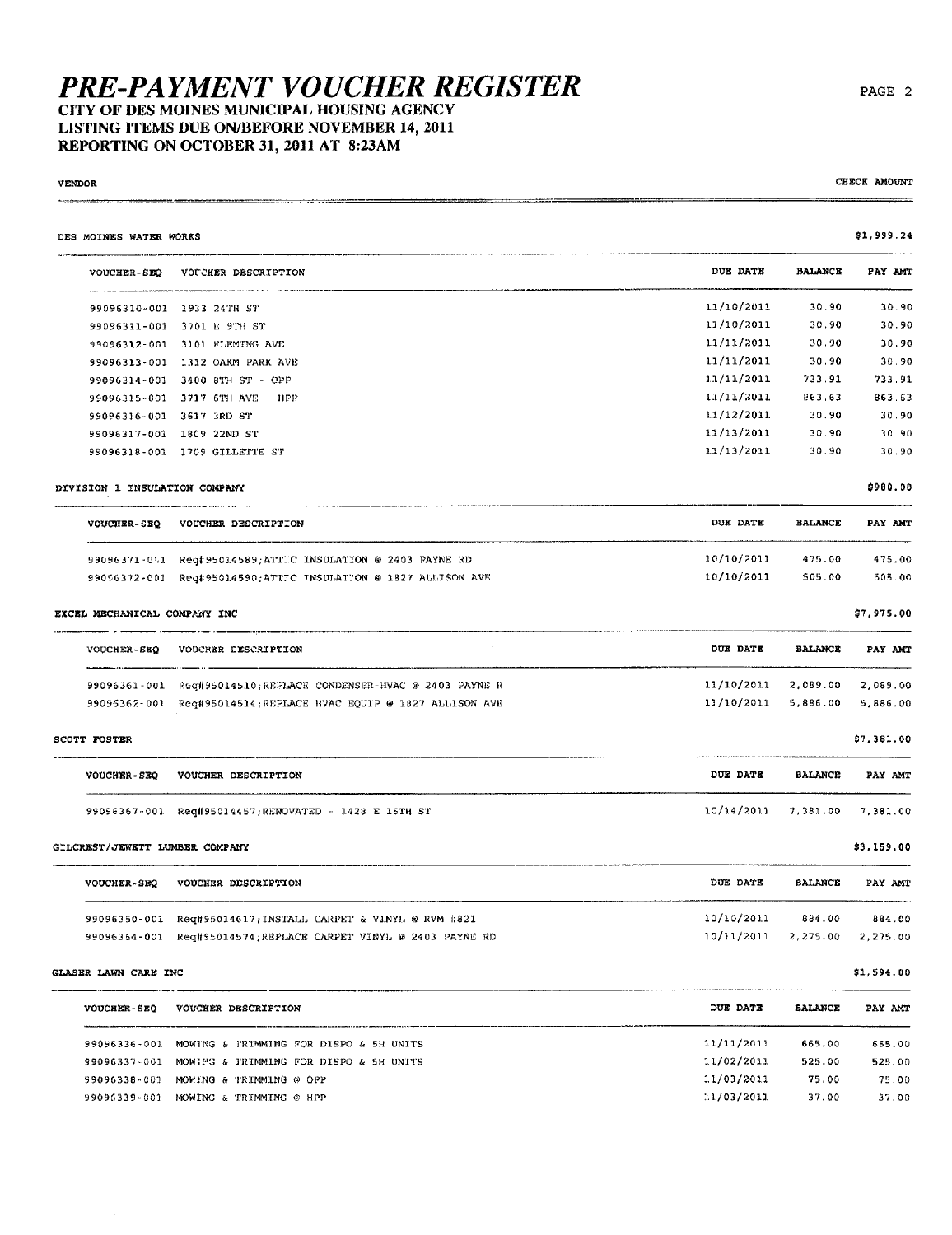CITY OF DES MOINES MUNICIPAL HOUSING AGENCY LISTING ITEMS DUE ON/BEFORE NOVEMBER 14, 2011 REPORTING ON OCTOBER 31, 2011 AT 8:23AM

**VENDOR** 

| GLASER LAWN CARE INC           |                                                                        |                                |                | \$1,594.00  |
|--------------------------------|------------------------------------------------------------------------|--------------------------------|----------------|-------------|
| <b>VOUCHER-SEQ</b>             | VOUCHER DESCRIPTION                                                    | DUE DATE                       | <b>BALANCE</b> | PAY AMT     |
|                                | 99096340-001 MOWING & TRIMMING @ EVM                                   | 11/03/2011                     | 150.00         | 150.00      |
|                                | 99096341-001 MOWING & TRIMMING @ RVM                                   | 11/03/2011                     | 95.00          | 95.00       |
|                                | 99096342-001 MOWING & TRIMMING @ SVM                                   | 11/03/2011                     | 47.00          | 47.00       |
| WW GRAINGER                    |                                                                        |                                |                | \$217.18    |
|                                | VOUCHER-SEQ VOUCHER DESCRIPTION                                        | DUE DATE                       | <b>BALANCE</b> | PAY AMT     |
|                                | 99096360-001 Req#95014610.BATH FAN MOTOR, SCREWDRIVER NUT/DRIVER       | 11/04/2011                     | 217.18         | 217.18      |
|                                | HOUSING AUTHORITY RISK RETENTION GROUP                                 |                                |                | \$7,315.00  |
| <b>VOUCHER-SEQ</b>             | VOUCHER DESCRIPTION                                                    | <b>DUE DATE</b>                | <b>BALANCE</b> | PAY AMT     |
|                                | 99096369-001 COMMERCIAL LIABILITY - INSTALLMENT 4 OF 4                 | $10/01/2011$ 7,315.00          |                | 7,315.00    |
| HOUSING INSURANCE SERVICES INC |                                                                        |                                |                | \$14,229.00 |
|                                | VOUCHER-SEQ VOUCHER DESCRIPTION                                        | DUE DATE                       | BALANCE        | PAY AMT     |
|                                | 99096370-001 COMMERCIAL LIABILITY - INSTALLMENT 4 OF 4                 | 10/01/2011 14,229.00 14,229.00 |                |             |
| HPM INVESTMENTS INC            |                                                                        |                                |                | \$10,165.05 |
| VOUCHER-SEQ                    | VOUCHER DESCRIPTION                                                    | DUE DATE                       | <b>BALANCE</b> | PAY AMT     |
|                                | 99096334-001 NOV'11 RENT, CAM, INS & PRPTY TAX CHARGES RM 101          | 11/01/2011                     | 8,203.43       | 8,203.43    |
|                                | 99096335-001 NOV'11 RENT, CAM, INS & PRPTY TAX CHARGES RM 163          | 11/01/2011                     | 1,961.62       | 1,961,62    |
| JOHN'S TREE SERVICE            |                                                                        |                                |                | \$150.00    |
|                                | VOUCHER-SEQ VOUCHER DESCRIPTION                                        | DUE DATE                       | <b>BALANCE</b> | PAY AMT     |
|                                | 99096352-0.1 Req#95014637;REMOVE STMPS FR BASEMNT WDW 1827 ALLI        | 11/12/2011                     | 150.00         | 150.00      |
| GARY LOOKABILL                 |                                                                        |                                |                | \$5.00      |
|                                | wramawers provided and make concern<br>VOUCHER-SEQ VOUCHER DESCRIPTION | <b>DUE DATE</b>                | <b>BALANCE</b> | PAY AMT     |
|                                | 99096379-001 LOOKABILL, GARY L *Reimbursement*                         | 10/27/2011                     | 5.00           | 5.00        |
| MENARDS INC                    |                                                                        |                                |                | \$740.00    |
|                                | VOUCHER-SEQ VOUCHER DESCRIPTION                                        | DUE DATE                       | <b>BALANCE</b> | PAY ANT     |
|                                | 99096357-001 Req#95014619; PVC VERTICAL-WHITE BLINDS                   | 11/10/2011                     | 347.85         | 347.85      |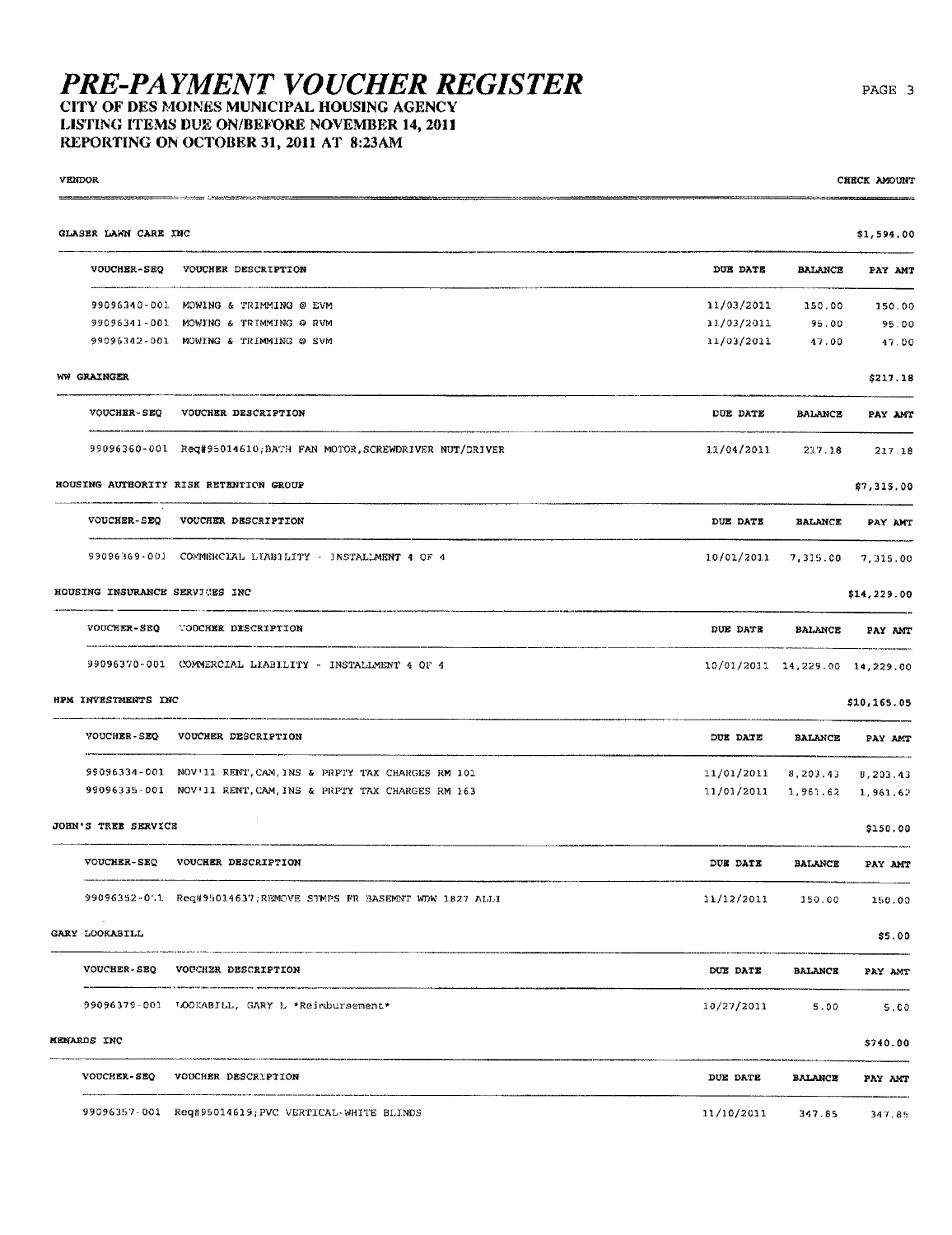### CITY OF DES MOINES MUNICIPAL HOUSING AGENCY LISTING ITEMS DUE ON/BEFORE NOVEMBER 14, 2011

REPORTING ON OCTOBER 31, 2011 AT 8:23AM

VENDOR

| VENDOR                             |                                                                      |                 |                | CHECK AMOUNT |
|------------------------------------|----------------------------------------------------------------------|-----------------|----------------|--------------|
|                                    |                                                                      |                 |                |              |
| MENARDS INC                        |                                                                      |                 |                | \$740.00     |
| <b>VOUCHER-SEQ</b>                 | VOUCHER DESCRIPTION                                                  | DUE DATE        | <b>BALANCE</b> | PAY AMT      |
| 99096358-001                       | Reg#95014611;RANGEHD DUCTED, SL DOOR SCRN, DOOR STOP                 | 11/11/2011      | 162.28         | 162.28       |
|                                    | 99096359-001 Req#95014622;78X84 PVC VERTICAL BLIND, AAA 20PK ENE     | 11/11/2011      | 229.87         | 229.87       |
| MIDAMERICAN ENERGY                 |                                                                      |                 |                | \$6,759.19   |
| VOUCHER-SEQ                        | VOUCHER DESCRIPTION                                                  | DUE DATE        | <b>BALANCE</b> | PAY AMT      |
|                                    | 99096319-001 1201 CROCKER ST - LOWER PARKING LOT RVM                 | 11/08/2011      | 55.16          | 55.16        |
| 99096320-001                       | 2234 E 34TH ST                                                       | 11/10/2011      | 19.86          | 19.86        |
|                                    | 95096321-001 4228 LEYDEN AVE                                         | 11/10/2011      | 24.61          | 24.61        |
|                                    | 99096322-001 1101 CROCKER ST - RVM                                   | 11/08/2011      | 5,290.33       | 5,290.33     |
|                                    | 99096384-001 2417 SW 9TH ST - SVM                                    | 11/11/2011      | 1,369.23       | 1,369.23     |
| MIDWEST OFFICE TECHNOLOGY          |                                                                      |                 |                | \$1,030.37   |
| <b>VOUCHER-SEQ</b>                 | VOUCHER DESCRIPTION                                                  | DUE DATE        | <b>BALANCE</b> | PAY AMT      |
|                                    | 99096333-001 TONER CARTRIDGES FOR CANON PRINTER/COPIER               | 10/29/2011      | 1,030.37       | 1,030.37     |
| MILLER'S HARDWARE                  |                                                                      |                 |                | \$533.17     |
| <b>VOUCHER-SEQ</b>                 | VOUCHER DESCRIPTION                                                  | DUE DATE        | <b>BALANCE</b> | PAY AMT      |
| 99096343~001                       | Req#95014653;NUMBER & LETTER STENCIL KIT                             | 10/31/2011      | 7.28           | 7.28         |
| 99096344-001                       | Req#95014578;REBUILD KITS & DELTA FAUCETS                            | 10/17/2011      | 509.91         | 509.91       |
|                                    | 99096345-001 Req#95014659;20 SECOND ROACH SPRAY KILLER               | 11/01/2011      | 15.98          | 15.98        |
| NITE OWL PRINTING                  |                                                                      |                 |                | \$164.20     |
| VOUCHER-SEQ                        | VOUCHER DESCRIPTION                                                  | DUE DATE        | <b>BALANCE</b> | PAY AMT      |
| 99096363-001                       | S8 LETTER FOLDING                                                    | 11/09/2011      | 164.20         | 164.20       |
| OFFICE DEPOT                       |                                                                      |                 |                | \$287.38     |
| VOUCHER-SEQ                        | VOUCHER DESCRIPTION                                                  | <b>DUE DATE</b> | <b>BALANCE</b> | PAY ANT      |
|                                    | 99096347-001 Req#95014615; CLASP ENV, FOLDER, PEN, CORR FLUID, STAPL | 11/11/2011      | 187.49         | 187.49       |
|                                    | 99096348-001 Req#95014615; PAD, PILLOW WRISTREST                     | 11/11/2011      | 99.89          | 99.89        |
| OFFICE INSTALLATION SERVICES, INC. |                                                                      |                 |                | \$171.00     |
| <b>VOUCHER-SEQ</b>                 | VOUCHER DESCRIPTION                                                  | DUE DATE        | BALANCE        | PAY AMT      |
|                                    | 99096377-001 INSTALL OFFICE PANELS @ RVM FSS OFFICE                  | 10/31/2011      | 171.00         | 171.00       |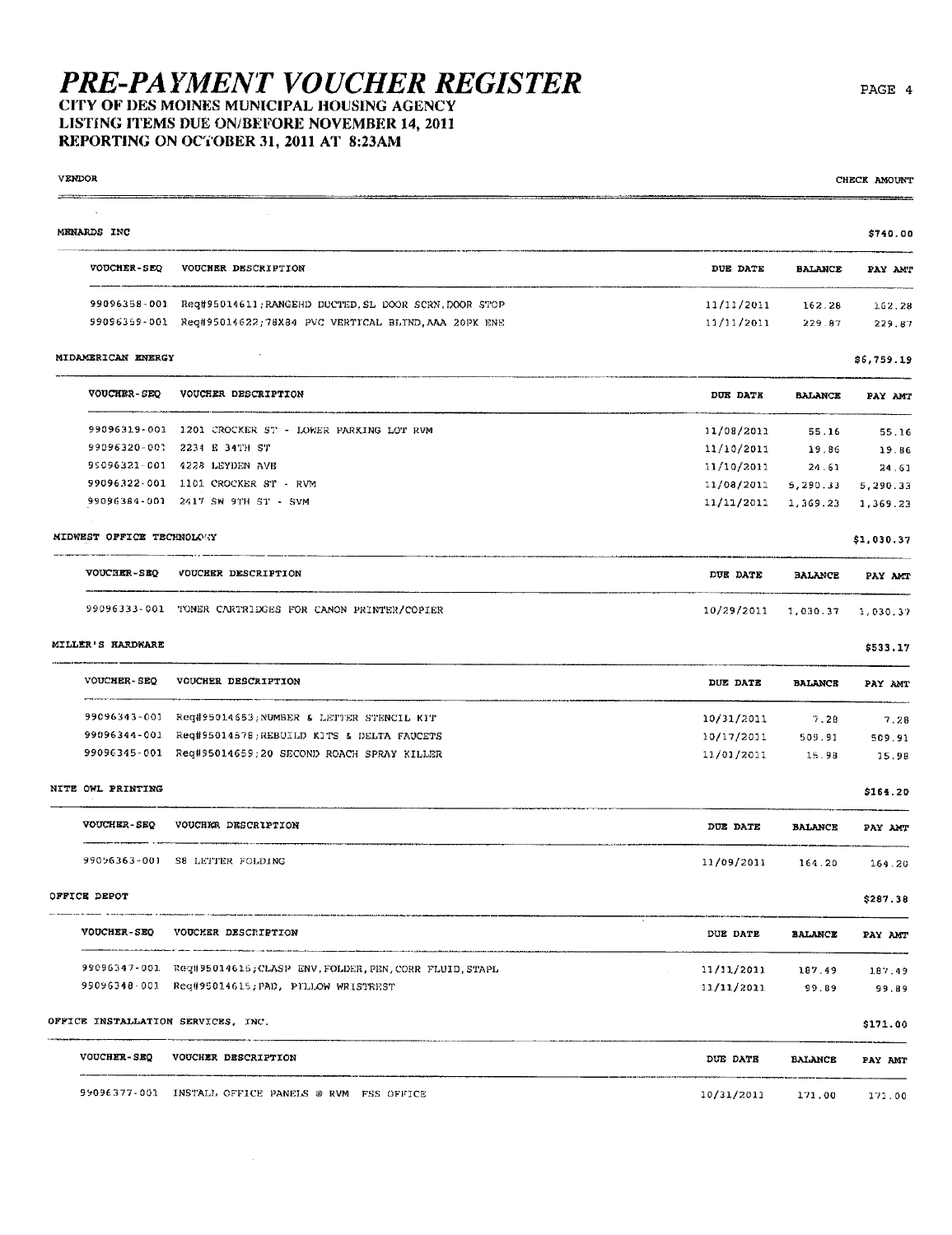#### CITY OF DES MOINES MUNICIPAL HOUSING AGENCY LISTING ITEMS DUE ON/BEFORE NOVEMBER 14, 2011 REPORTING ON OCTOBER 31, 2011 AT 8:23AM

 $\alpha$ 

 $\frac{1}{2}$ 

**VENDOR** 

| PPG ARCHITECTURAL FINISHES |                                                                 |            |                | \$1,320.89 |
|----------------------------|-----------------------------------------------------------------|------------|----------------|------------|
| VOUCHER-SEQ                | VOUCHER DESCRIPTION                                             | DUE DATE   | BALANCE        | PAY AMT    |
|                            | 99096366-001 Req#95014591;2-5GAL EXTERIOR PAINT FOR EVM         | 10/13/2011 | 348.53         | 348.53     |
|                            | 99096368-001 Req#95014635; PAINT, ROLLER COVER & SCREEN FOR RVM | 10/24/2011 | 972.36         | 972.36     |
| PREFERRED PEST CONTROL INC |                                                                 |            |                | \$6,520,00 |
| <b>VOUCHER-SEQ</b>         | VOUCHER DESCRIPTION                                             | DUE DATE   | <b>BALANCE</b> | PAY AMT    |
|                            | 99096323-001 BDC INSPECTION @ RVM 10/05/11                      | 10/05/2011 | 1,560.00       | 1,560.00   |
|                            | 99096324-001 BDC INSPECTION @ RVM 10/04/11                      | 10/01/2011 | 1,560.00       | 1,560.00   |
|                            | 90096325-001 BDC INSPECTION @ SVM 08/23/11                      | 08/23/2011 | 1,000.00       | 1,000.00   |
|                            | 99096326-001 BED BUG TREATMENT HEAT REMEDIATE @ RVM #814 09/28  | 09/28/2011 | 600.00         | 600.00     |
|                            | 99096327-001 TEMP AIR BED BUG TREATEMENT @ RVM #311             | 09/29/2011 | 600.00         | 600.00     |
| 99096328-001               | TEMP-AIR BED BUG TREATMENT @ RVM #916                           | 09/29/2011 | 600.00         | 600.00     |
|                            | 99096329-001 TEMP AIR BED BUG TREATMENT @ RVM #922              | 09/29/2011 | 600.00         | 600.00     |
| QUALITY PAINTING INC       |                                                                 |            |                | \$3,700.00 |
| VOUCHER-SEQ                | VOUCHER DESCRIPTION                                             | DUE DATE   | BALANCE        | PAY AMT    |
|                            | 99096356-001 Req#95014516; PAINT 2 BEDROOM @ 2403 PAYNE RD      | 10/18/2011 | 3,700.00       | 3,700.00   |
| SECURITY LOCKSMITHS        |                                                                 |            |                | \$26.50    |
| <b>VOUCHER-SEQ</b>         | VOUCHER DESCRIPTION                                             | DUE DATE   | <b>BALANCE</b> | PAY AMT    |
|                            | 99096346-001 Reg#95014642; KEY LOCK TO MASTER KEY OPP           | 11/13/2011 | 26,50          | 26.50      |
| SELLERS HARDWARE           |                                                                 |            |                | \$32.16    |
| <b>VOUCHER-SEQ</b>         | VOUCHER DESCRIPTION                                             | DUE DATE   | <b>BALANCE</b> | PAY AMT    |
| 99096353-001               | Reg#95014670;MIRROR & KNOBS FOR EVM #50                         | 10/30/2011 | 18.88          | 18.88      |
|                            | 99096354-001 Req#95014671, BELT - SVM                           | 11/01/2011 | 7.69           | 7.69       |
|                            | 99096355-001 Req#95014660;BUG SPRAY                             | 10/28/2011 | 5.59           | 5.59       |
| <b>SHRED-IT</b>            |                                                                 |            |                | \$94.74    |
|                            | VOUCHER-SEQ VOUCHER DESCRIPTION                                 | DUX DATE   | BALANCE        | PAY AMT    |
|                            | 99096332-001 SHRED DOCUMENTS                                    | 11/11/2011 | 94.74          | 94.74      |
| WAYNE DENNIS SUPPLY CO     |                                                                 |            |                | \$30.76    |
| <b>VOUCHER-SEQ</b>         | VOUCHER DESCRIPTION                                             | DUE DATE   | <b>BALANCE</b> | PAY AMT    |
|                            | 99096349-001 Req#95014664;RUBBER GEAR FOR BOILER                | 10/20/2011 | 30.76          | 30.76      |